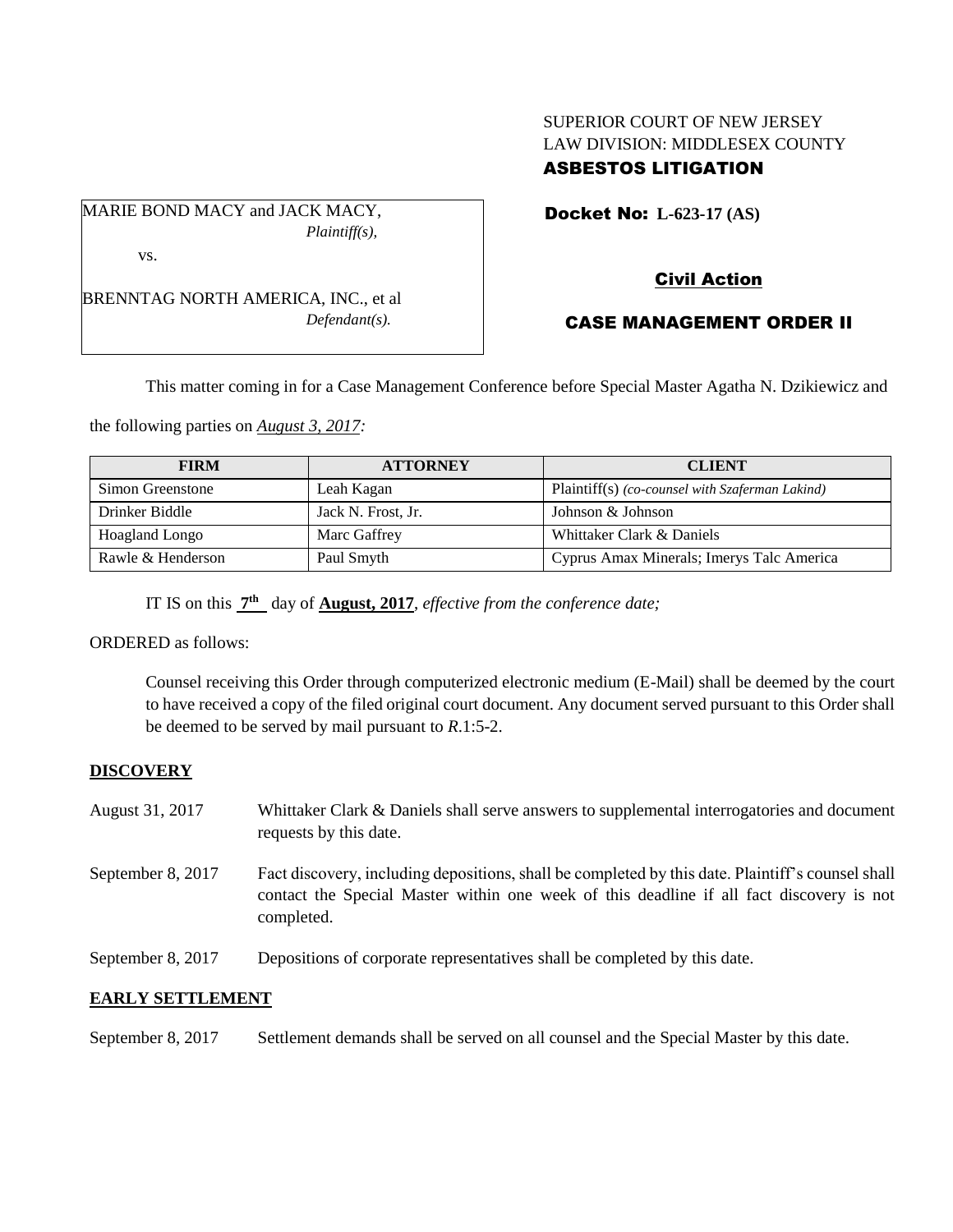### **SUMMARY JUDGMENT MOTION PRACTICE**

| September 8, 2017  | Plaintiff's counsel shall advise, in writing, of intent not to oppose motions by this date. |
|--------------------|---------------------------------------------------------------------------------------------|
| September 15, 2017 | Summary judgment motions shall be filed no later than this date.                            |
| October 13, 2017   | Last return date for summary judgment motions.                                              |

### **MEDICAL DEFENSE**

| August 4, 2017   | Plaintiff shall serve medical expert reports by this date.                                                                                                                                                                                               |
|------------------|----------------------------------------------------------------------------------------------------------------------------------------------------------------------------------------------------------------------------------------------------------|
| August 4, 2017   | Upon request by defense counsel, plaintiff is to arrange for the transfer of pathology specimens<br>and x-rays, if any, by this date.                                                                                                                    |
| December 1, 2017 | Defendants shall identify its medical experts and serve medical reports, if any, by this date. In<br>addition, defendants shall notify plaintiff's counsel (as well as all counsel of record) of a<br>joinder in an expert medical defense by this date. |

### **LIABILITY EXPERT REPORTS**

- October 20, 2017 Plaintiff shall identify its liability experts and serve liability expert reports or a certified expert statement by this date or waive any opportunity to rely on liability expert testimony.
- December 1, 2017 Defendants shall identify its liability experts and serve liability expert reports, if any, by this date or waive any opportunity to rely on liability expert testimony.

#### **ECONOMIST EXPERT REPORTS**

- October 20, 2017 Plaintiff shall identify its expert economists and serve expert economist report(s), if any, by this date or waive any opportunity to rely on economic expert testimony.
- December 1, 2017 Defendants shall identify its expert economists and serve expert economist report(s), if any, by this date or waive any opportunity to rely on economic expert testimony.

#### **EXPERT DEPOSITIONS**

December 29, 2017 Expert depositions shall be completed by this date. To the extent that plaintiff and defendant generic experts have been deposed before, the parties seeking that deposition in this case must file an application before the Special Master and demonstrate the necessity for that deposition. To the extent possible, documents requested in a deposition notice directed to an expert shall be produced three days in advance of the expert deposition. The expert shall not be required to produce documents that are readily accessible in the public domain.

#### **PRE-TRIAL AND TRIAL**

December 8, 2017 @ 10:00am Settlement conference. All defense counsel shall appear with authority to negotiate settlement and have a representative authorized to negotiate settlement available by

 $\_$  ,  $\_$  ,  $\_$  ,  $\_$  ,  $\_$  ,  $\_$  ,  $\_$  ,  $\_$  ,  $\_$  ,  $\_$  ,  $\_$  ,  $\_$  ,  $\_$  ,  $\_$  ,  $\_$  ,  $\_$  ,  $\_$  ,  $\_$  ,  $\_$  ,  $\_$  ,  $\_$  ,  $\_$  ,  $\_$  ,  $\_$  ,  $\_$  ,  $\_$  ,  $\_$  ,  $\_$  ,  $\_$  ,  $\_$  ,  $\_$  ,  $\_$  ,  $\_$  ,  $\_$  ,  $\_$  ,  $\_$  ,  $\_$  ,